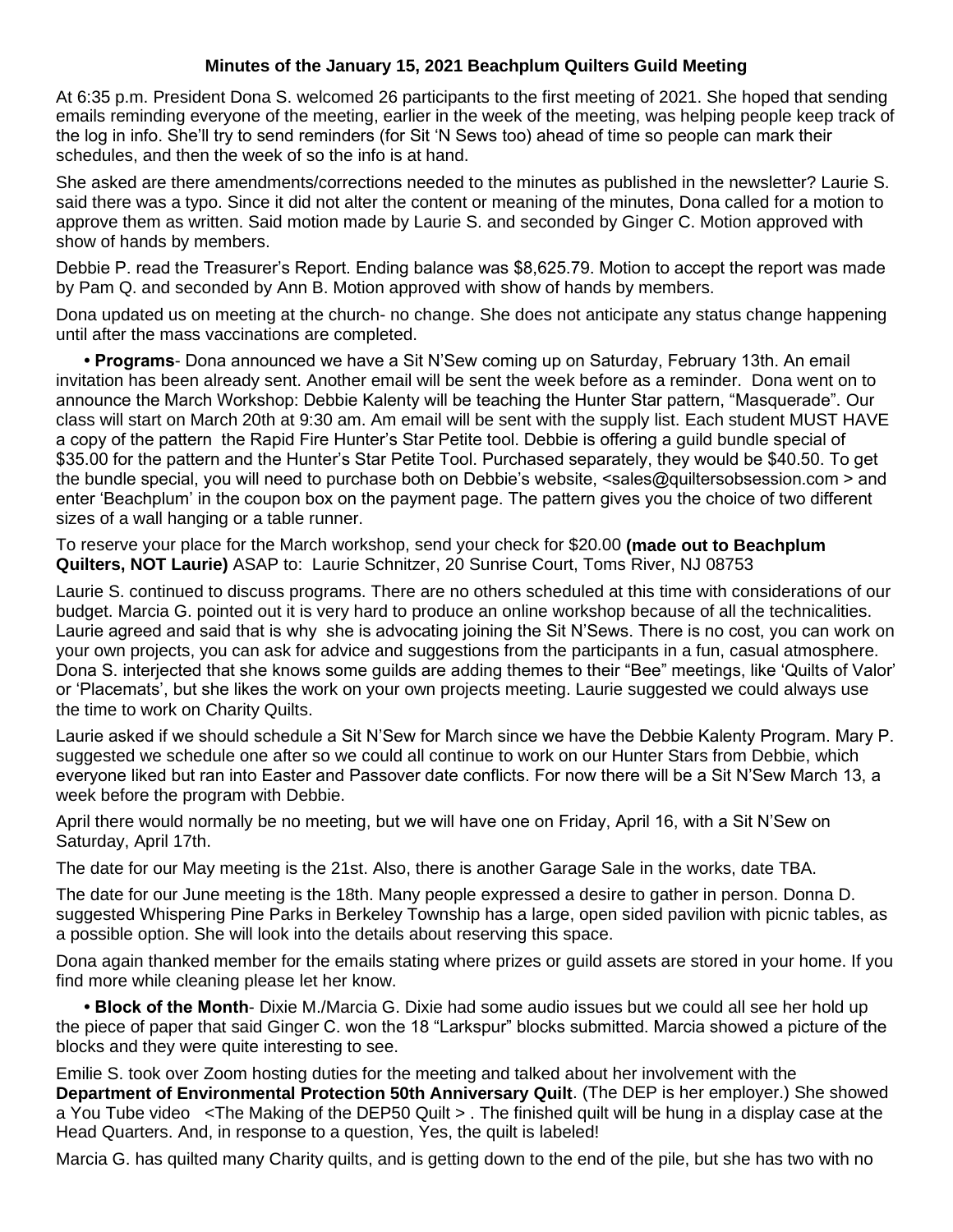names attached, does anyone recognize them? Emilie S. was the one who dropped them off.

Ginger C. said she had leftover donated charity quilt fabric after finishing her quilts, what should she do with it. She was advised to keep it in her stash for future use. Ginger also suggested a workshop on "Iris Folding", a technique using thin strips of fabric as a good way to stash bust.

**• Charity Quilts-** Barbara E. took over Zoom hosting duties for the meeting to show pictures of all the Charity quilts the Guild donated to Dottie's House before Christmas. A few without donor names were found to be from Dona S. Barbara still has some lap size quilts to donate, so if you know of an charity who is in need of such items let her know.

**• Show and Tell-**

- Barbara E. is working on a dinosaur quilt for her grandson.

- Ginger C. showed her disappearing nine-patch sampler (from the December Brita Nelson workshop) and is also working on a black/white/red charity quilt.

- Mary P. displayed her disappearing nine-patch sampler top and expressed what a great workshop it was.

- Laurie S. had a baby quilt made from the 'Three-yard Pattern', and showed her Red and White disappearing nine-patch sampler which included vertical sashing.

- Dixie M. displayed "River Rocks", a quilt made from a pattern by Deb Kalenty.

- Jeannette M. showed she's been in mask-making mode.

- Sherre M. had been very busy working on her own projects-since Christmas she' completed seven quilts.

- Dina N. said that her latest package from 'The Fat Quarter Shop' contained a card "You can't buy happiness but you can buy fabric". She also showed a charity quilt with an airplane motif.

-Ann B. had a 'Crazy Quilt' from Alice M. She had just picked it up that day and hadn't had a chance to look at it closely, but it looked like there was a lot of clothing fabric, hand stitching and embroidery work.

- Pat O. had a paper-pieced 'Celtic Heart' a go-to design for when her friends children get married. Plus, she created one of the blocks that was on the DEP 50th Anniversary Quilt–Sun Solar Panels–made at the request of her husband.

- Janet P. took a break from all the charity quilts she made to work on a tote bag pattern 'Twister Tote'. She said there is so much iron on fusible inside it that it will stand up on it's own.

-Liz H. gave an update on her Mom. She is doing well and is about to start radiation treatments.

- Kathy C. is settling in and found lot's of UFO's. Besides finally finishing her 80x80 Quilt show Quilt, she found a load of flying geese squares she is working into a large charity quilt.

- Emilie S. displayed a Christmas tree Wall Hanging with a Cardinal perched in the branches.

- Marcia G. showed the Merry May New Year's Eve Mystery Quilt, a floral panel with a second panel cut and appliqued onto it, and a Lady Bug quilt. We also got a quick tour of her work area with lots of space!

- Juanita G has been making masks.

Dona S. wished all the January and February Birthday celebrants a Happy Birthday.

In response to a query she said that no membership directories will be printed until we are meeting again in person.

It was stated that Marge F. is responding to treatment and we all wish her the best.

Ginger C. said that Jerry Houser, a gentleman who was selling his deceased wife's quilting stash, has found MORE fabric to sell, plus has a Serger and Featherweight to sell.

President Dona S. declared the meeting closed at 7:53 p.m.

Respectfully Submitted,

Donna DeAngelis Recording Secretary